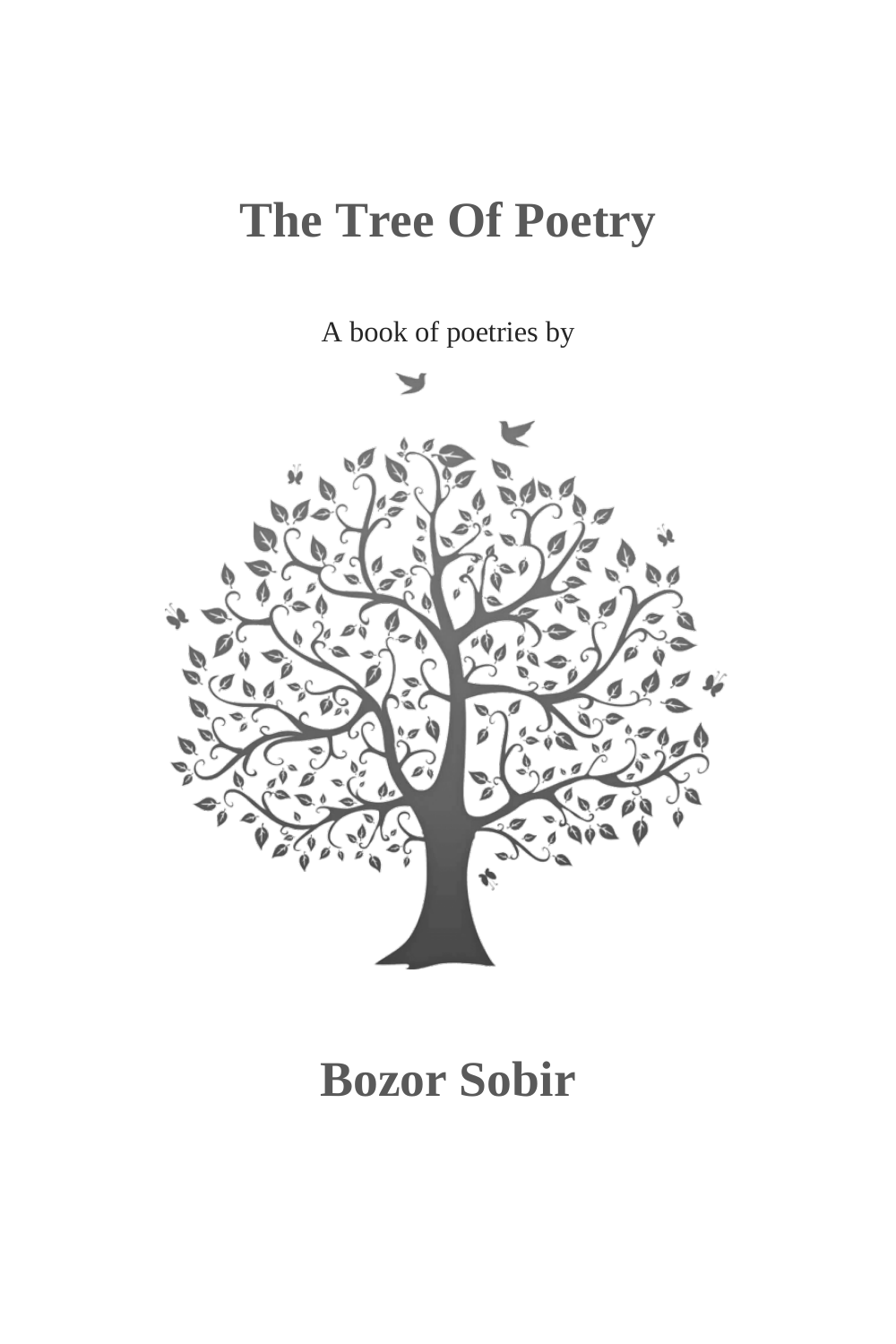### **THE TREE OF POETRY**

 *Dedicated to Mumin Kanoat*

It grows out of crumbling legends, from slow wisdom, quick courage...

From flowing water, streaming moisture neither life, nor escape for him it is sprinkled in living blood, but only from the wound — from the heart of the poet. The pain and alarm of red color for ever united with the ringing sound of foliage.

His spring shoot — a youthful prophet. Our ancient language — his inner heart. And each branch seething, as a vein, under the mighty strain of impetuous lines.

Words — the weight of his life-giving branches they throw fruits at his feet, better still — ripe fruits, by God blessed, but how many unripe and bitter in taste!

There is a saying: for some distant sin, from the almighty bows, arrows flew, and touching the burning heart, they would turn into a tree, soaring up,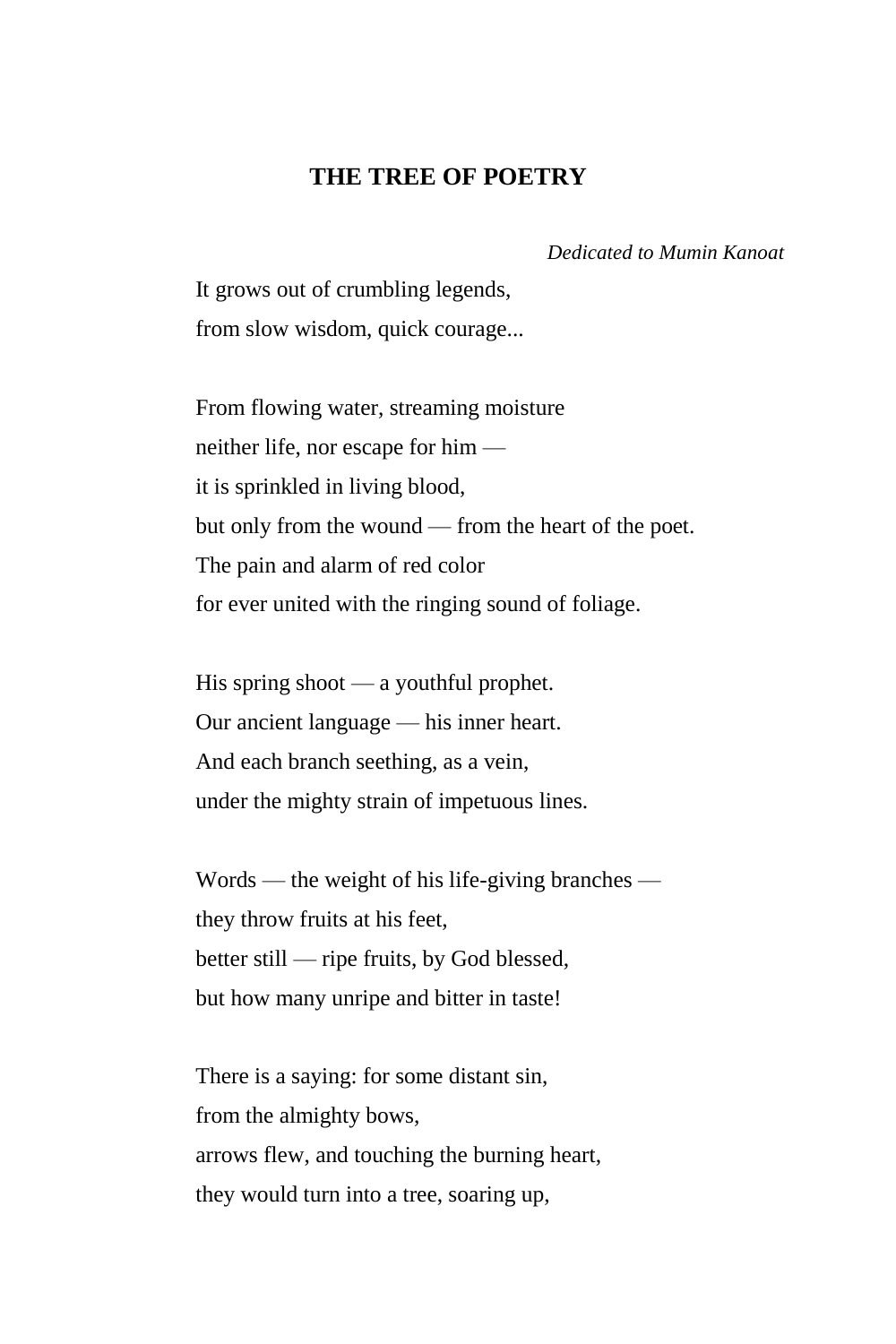towards celestial endless pride...

But to God — the godly; and the earthly — to the earth! And the tree of the poetry I see is an arrow, only not from the lifeless cold — from the bow of all times, from the epochal quiver.

But for the shoot to break through the soil doesn't the heart have to be touched by the sharp edge of agony! That your poem may rise from the ashes of those who died for the just cause...

*Translated by Olga Ionova*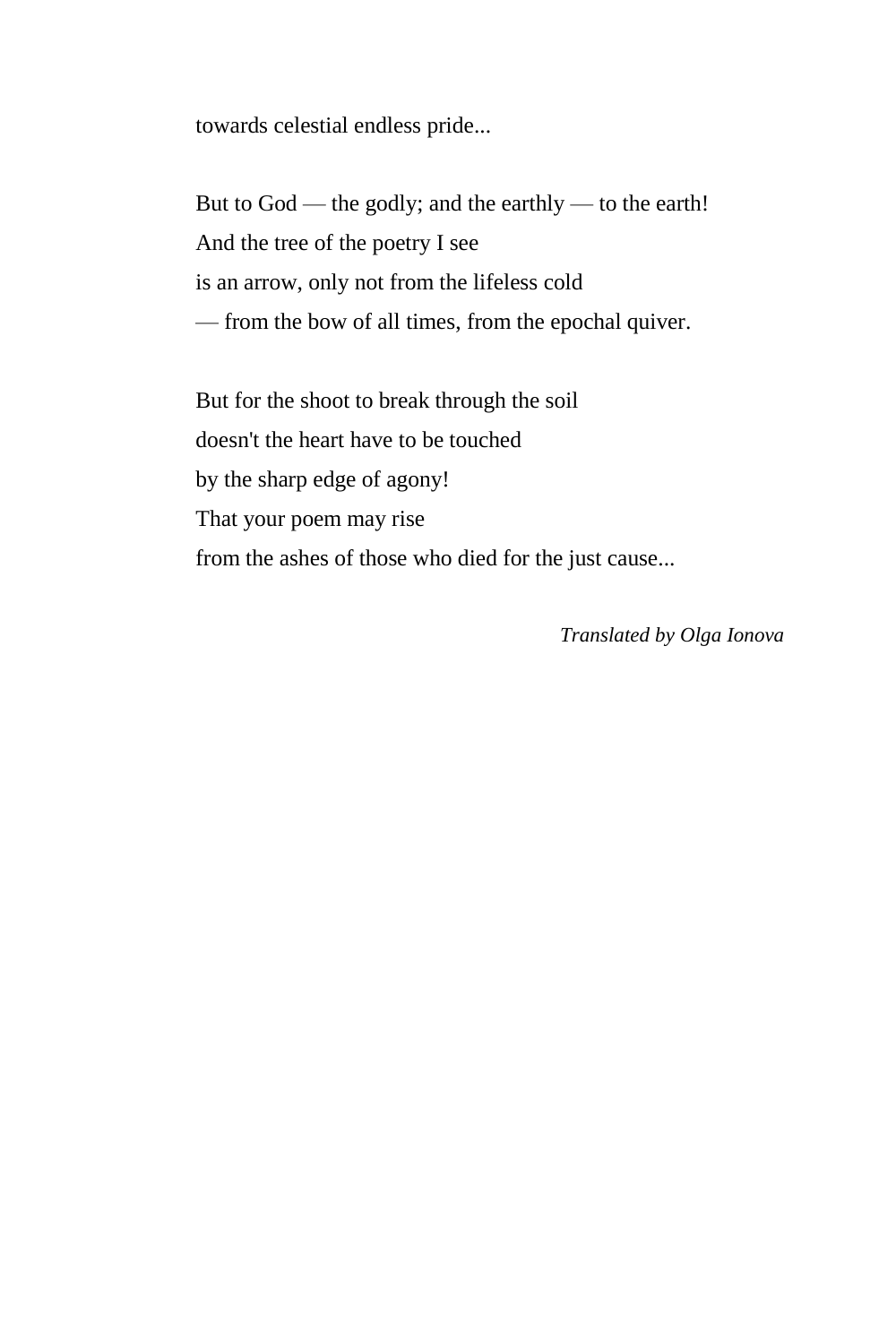## **LETTERS**

I opened your letters And I gave them up to the air, That they might become spring clouds. That letters of memories Might weep over the hills, That they might weep springs and rivers. That the letters might weep over us.

Last night I told a story Of you to the wild wind. In memory of you I recited from memory A verse to the streams, That the water might bear it away And tell it to the rivers, That the wind might bear it away And sing it to the plains.

Last night under the rain I walked road by road in my thoughts. Your tresses strand by strand, In my thoughts I walked, braiding strands. The kisses that had not been planted on your lips — Along, all along the road, Along the edge, the edge of the stream — I walked, planting them in the ground. So that, ever following in my footsteps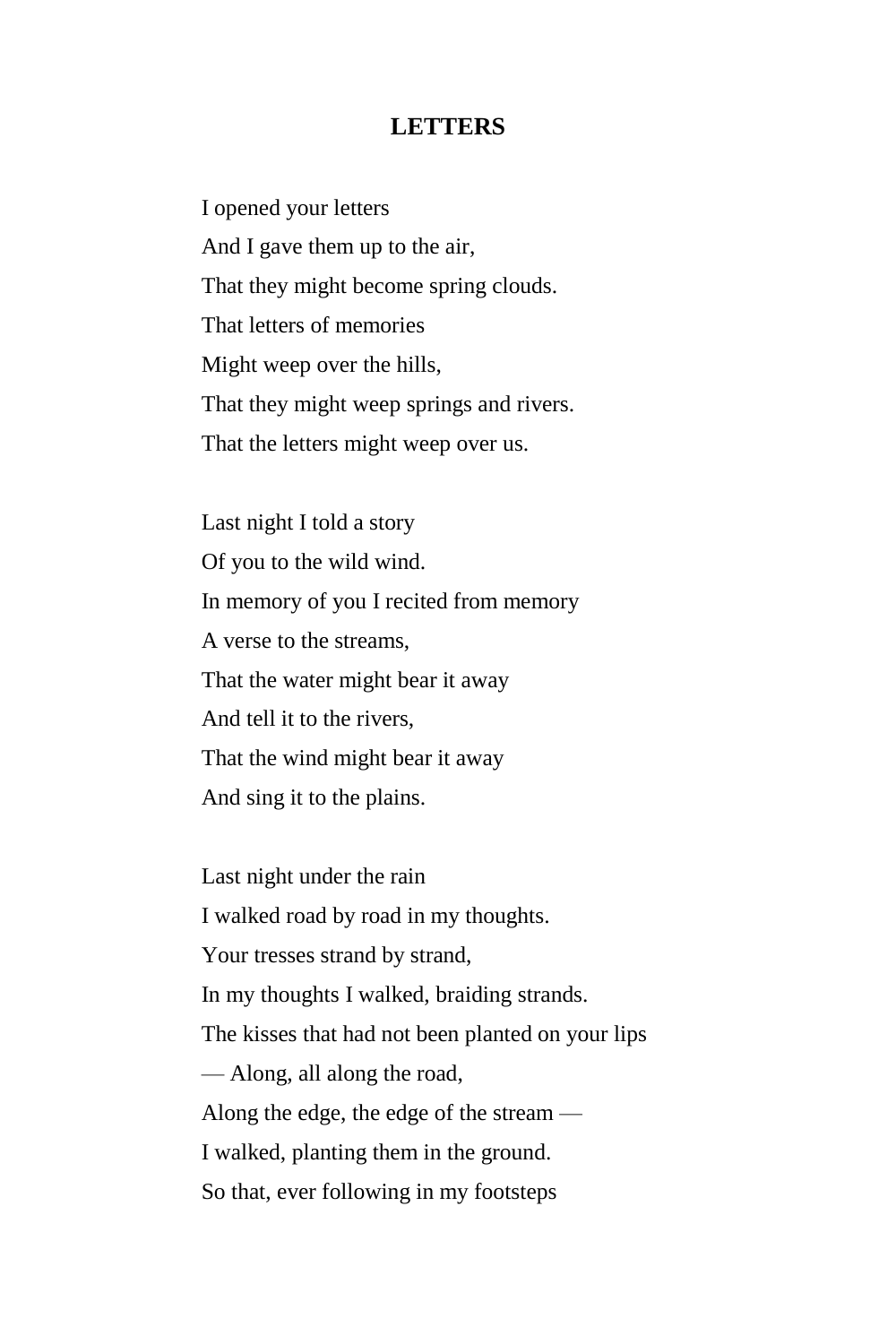— Along, all along the road, On the edge, the edge of the stream — Kisses might grow like daisies, Kisses might grow like wild mint.

Last night it rained and rained. The water was too much for the river to hold. Last night my loneliness Was too much for me alone to hold ...

Last night the April rain Washed the footprints from the ground. The wound in my heart grew worse, Because it washed away the imprint of your foot. Last night I wandered the streets in vain, Like a hunter who has lost the trail I searched . . .

Last night the world was all water, The sky was refreshed, The ground was refreshed. But I, with your name on my lips, All alone like the parched land I burned up under the rain.

*Translated by Judith M. Wilk*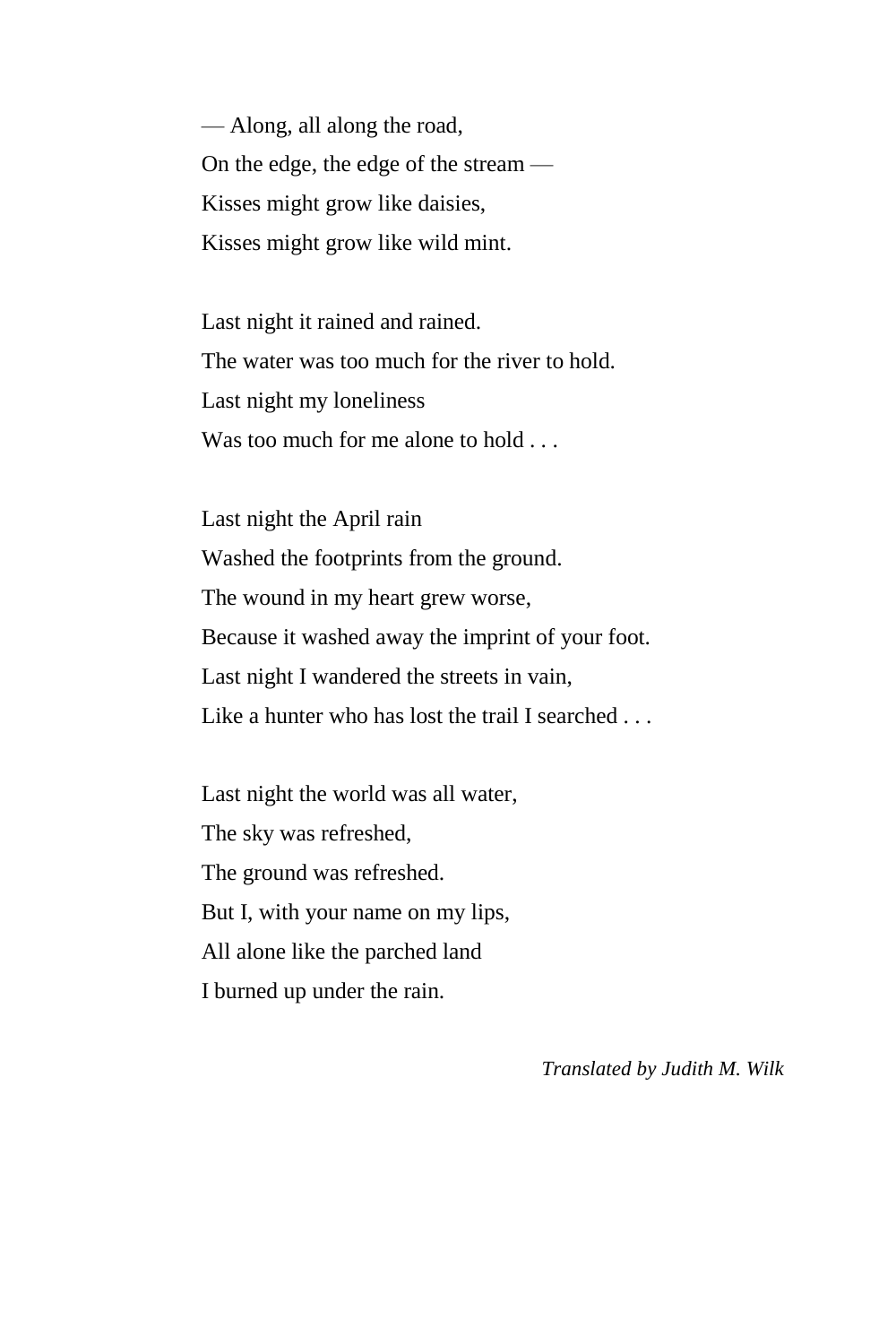## **THE HORSE**

Upon the memories of youth or rather, Forth from the land where I lost my father, A horse was galloping away, And yet is still upon its way. A horse I see but in my dreams no more.

Its shins, forehead and neck are pearly white, The legs and back are long and slender, Its belly pulled up slim and tight, And eyes are glowing bright like ember.

A waterfall of mane cascading down the neck, Cascade of tail descending from the back. As pulse in veins of rocky road, I hear the tone, I feel the force of pounding hooves upon the dust and stone.

Its spick and span from head to hooves, With mired herd it doesn't graze, This angel horse's groom is seraph, who's Curries it through the nights till morning rays.

My father never shackled this horse, oh nay, He never tethered its legs or fettered its way. As child I heard, and now, from faraway, My ears echoing this distant horse's neigh.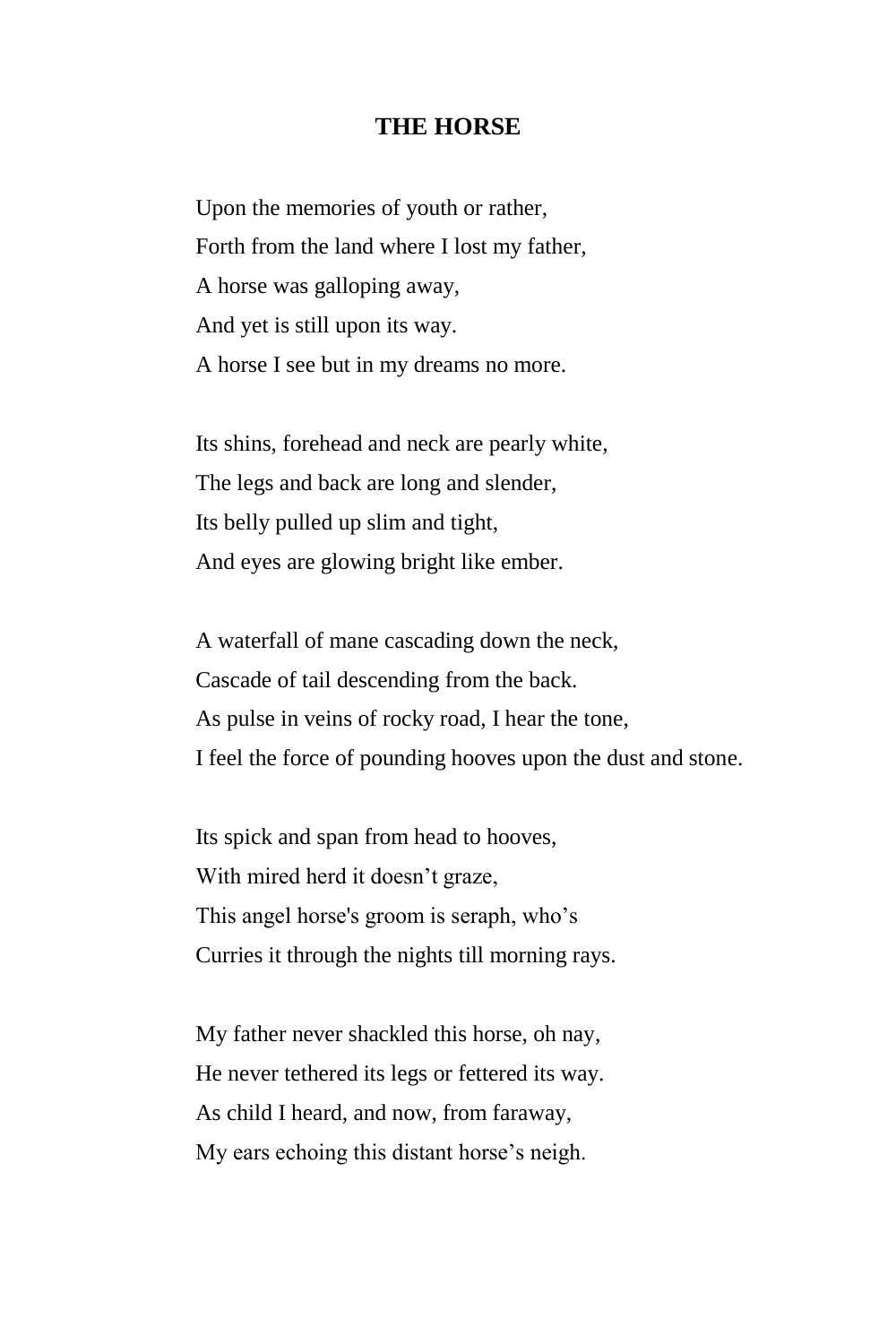As child I heard, and forty years away, I hear still, this horse's dear bray. From distant hills it reaches me at times, And then again, from father's home it rimes.

Blest be the childhood memories of past, Your fables in my heart will last. The young man that I lost I yearn, Hoary may be.., but to return.

*Translated by Romiz Sobir*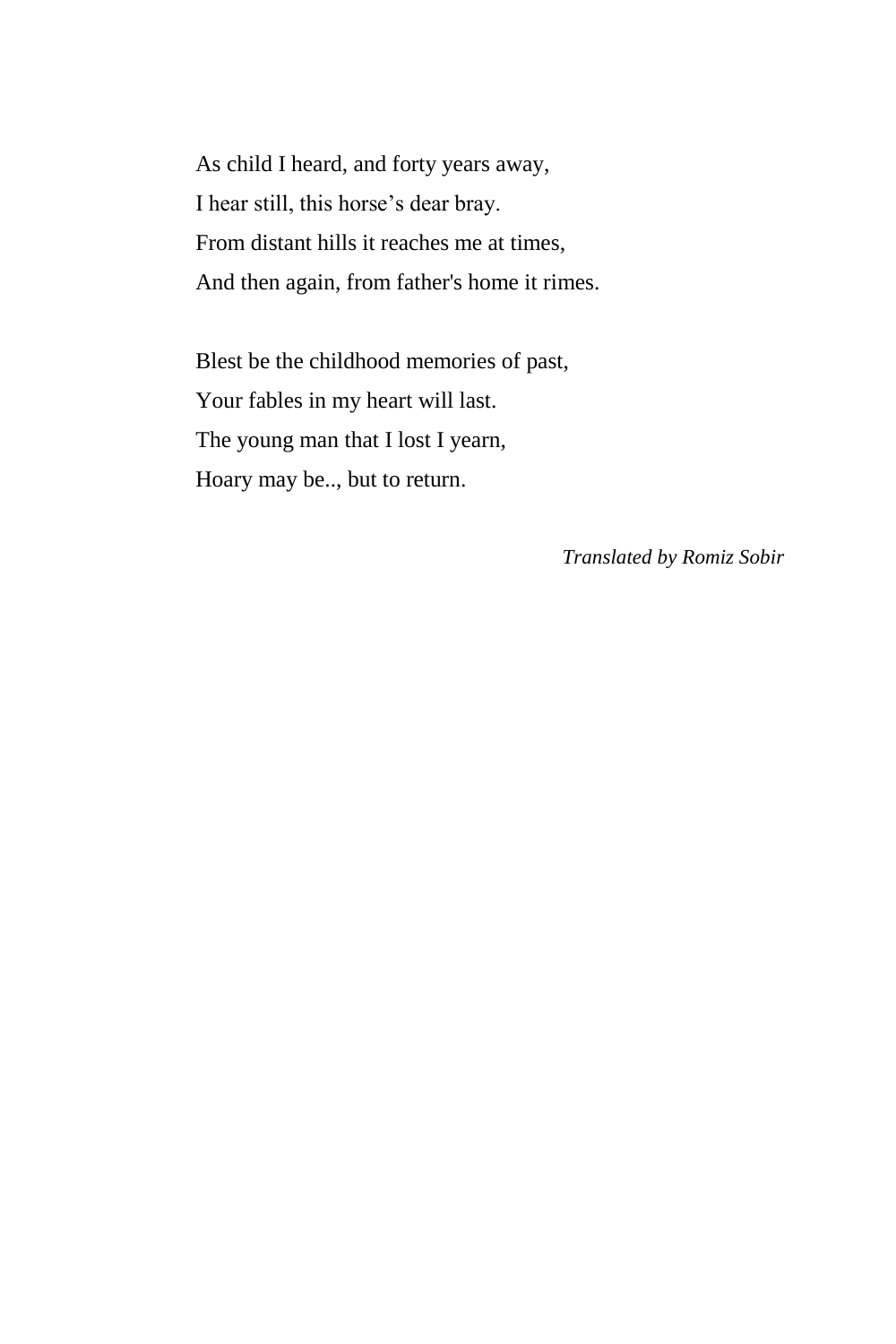### **MOTHERLY HOME**

Hung on a branch of mother's mulberry, I see a bag of yogurt, or the moon up high. Hung on a branch of mother's mulberry, I see the moon, or bag of yogurt in the sky.

At night along the eaves of mother's hut, From moon a golden water seeps away. From bag of moon and bag of yogurt, As purest gold drips down the whey...

Awoken from the lasting dream, Into my childhood body far away. Under a hail of ripen mulberry in dim, I see a handful of the orphans sleeping lay.

A handful of the orphans to the heart, Embraced a mother lies at rest. Her kids adream embracing mother's heart, Laid their heads upon her chest.

On mother's chest my head I lay, And bit by bit the sound of dripping whey, Into a slumber lullies me away.

Down from above, the mulberries still fall,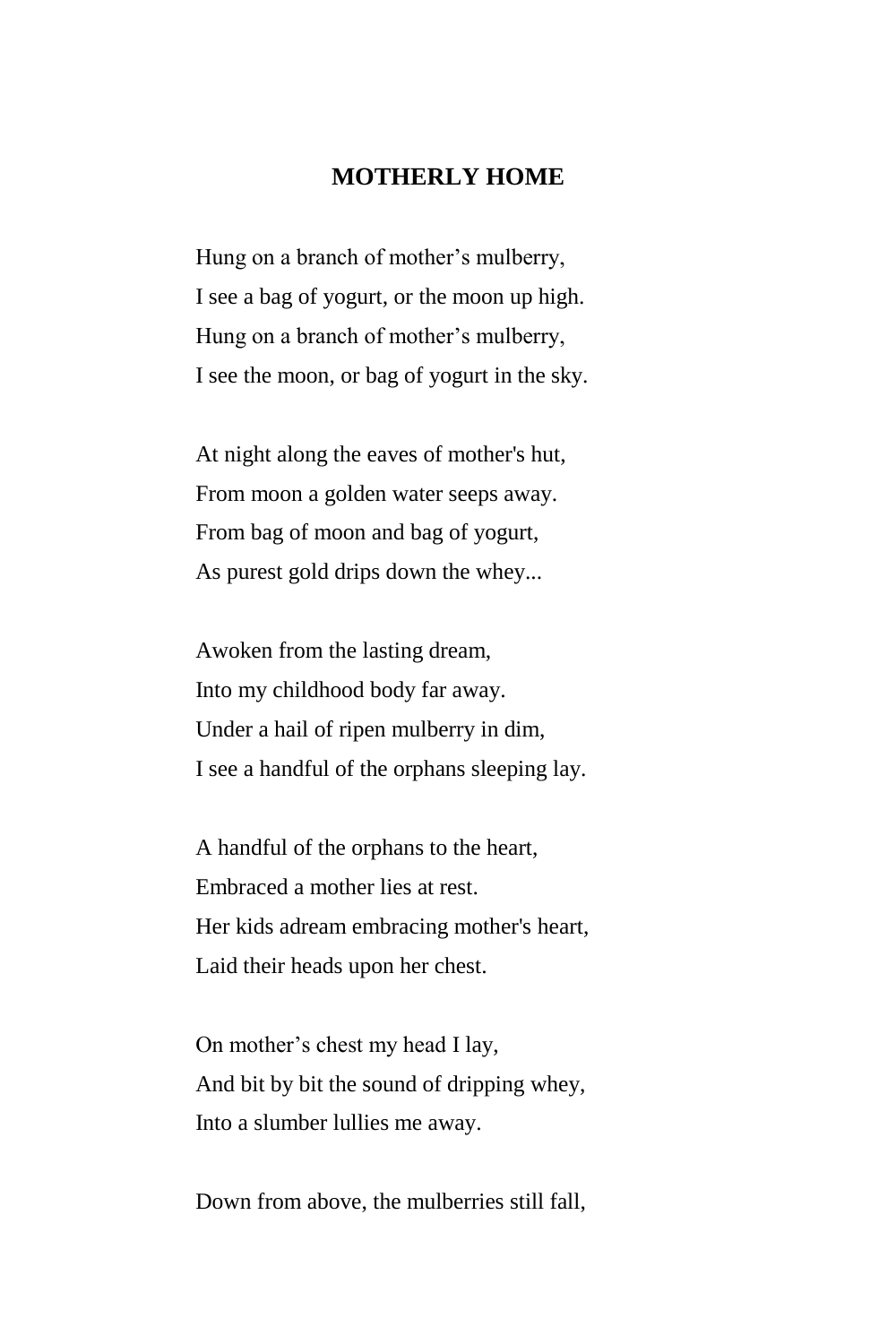Onto the bed like lazy hail in days of early fall. If unawares you will gape at night, May in your mouth a mulberry alight.

When the dawn reaches to cauldron of heavens, And as my mother scrubs its soot with sand. When the dawn reaches to the cow in heavens, And as my mother milks it with her hands. In dream I hear a melody of heaven, and anon, Wake to splish-splash of mother's milking at the dawn...

Awoken from the lasting dream, Into my childhood body far away. Under a hail of ripen mulberry in dim, I see a handful of the orphans sleeping lay. A handful of the orphans in the arms of one another, A sister holding sister, brother holding brother.

When I depart this midst away, I see no handful of the orphans sleeping lay. I see no sister, and I see no brother, No hands embracing one another.

No branch of ripen mulberry I see, Nay.., not a single mulberry in fist. When I depart this midst, I see just me, And clenching fist of mulberry on wrist.